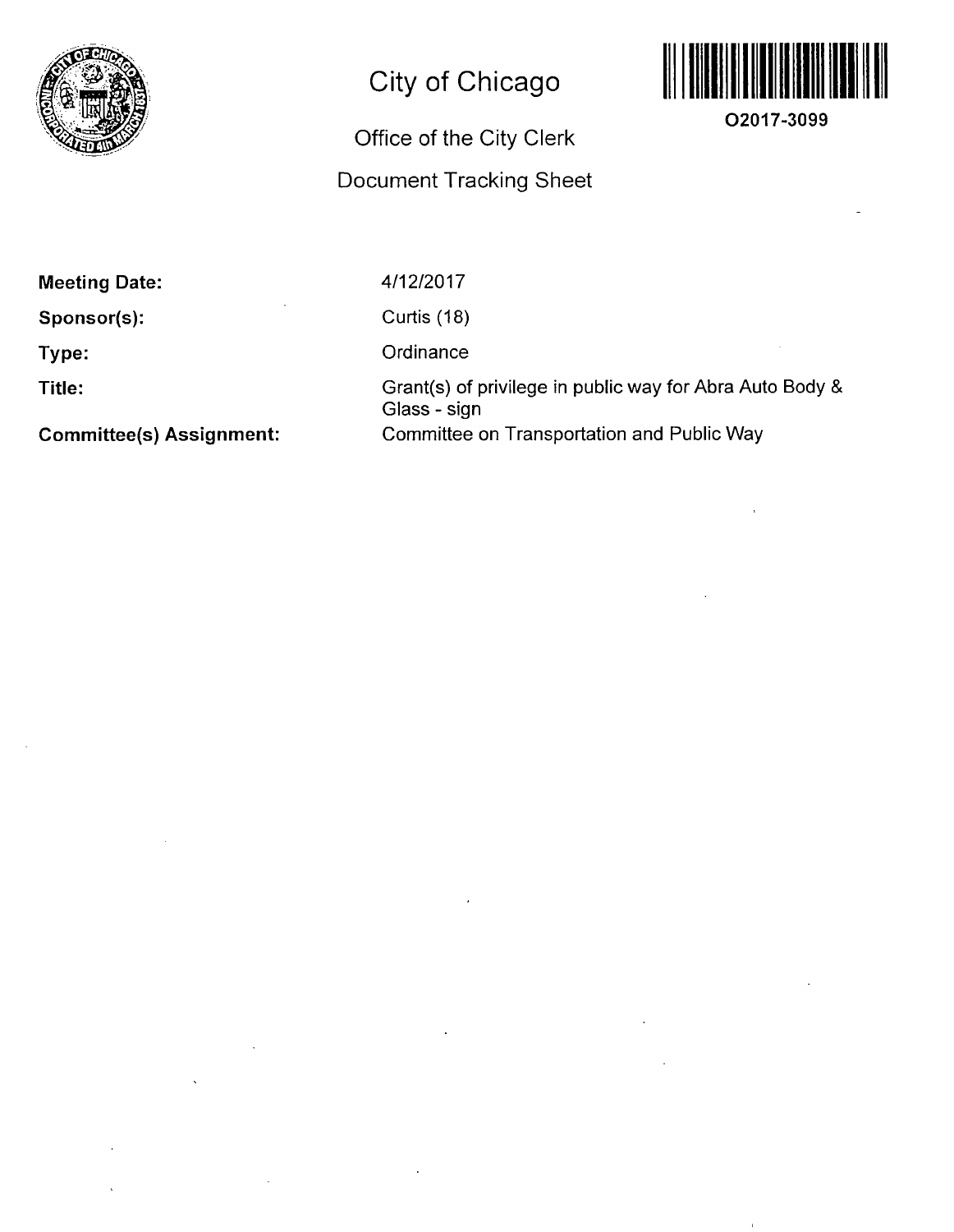Direct Intro  $4k$  /8

**ORDINANCE** ABRA AUTO BODY & GLASS Acct. No. 396634 - 5 Permit No. 1125629

*Be It Ordained by the City Council of the City of Chicago:* 

SECTION 1. Permission and authority are hereby given and granted to ABRA AUTO BODY & GLASS, upon the terms and subject to the conditions of this ordinance to maintain and use one (1)  $sign(s)$  projecting over the public right-of-way attached to its premises known as 3363 W. Columbus Ave..

Said sign structure(s) measures as follows; along W. Columbus Avenue: One (1) at ten (10) feet in length, four point eight three (4.83) feet in height and nine (9) feet above grade level.

The location of said privilege shall be as shown on prints kept on file with the Department of Business Affairs and Consumer Protection and the Office of the City Clerk.

Said privilege shall be constructed in accordance with plans and specifications approved by the Department of Transportation (Division of Project Development) and Zoning Department - Signs.

This grant of privilege in the public way shall be subject to the provisions of Section 10-28-015 and all other required provisions of the Municipal Code of Chicago.

The grantee shall pay to the City of Chicago as compensation for the privilege #1125629 herein granted the sum of three hundred (\$300.00) per annum in advance.

A 25% penalty will be added for payments received after due date.

The permit holder agrees to hold the City of Chicago harmless for any damage, relocation or replacement costs associated with damage, relocation or removal of private property caused by the City performing work in the public way.

Authority herein given and granted for a period of five (5) years from and after Date of Passage.

Alderman

Derrick G. Curtis 18<sup>th</sup> Ward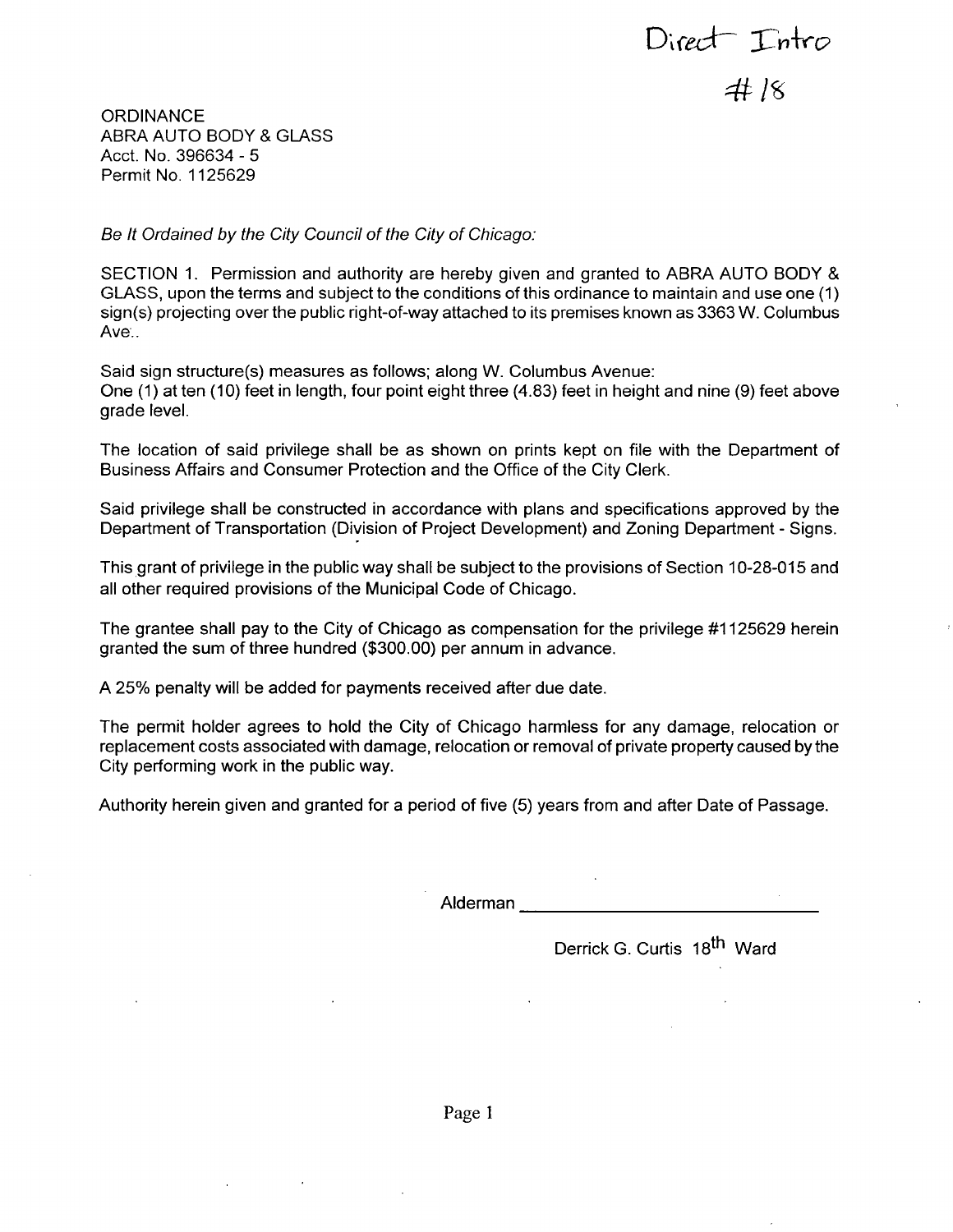

|                     | --                                                              |       |                                |            |                |              |                        |                 |                          |                                                                                                                                        |        |     |             |      |                 |
|---------------------|-----------------------------------------------------------------|-------|--------------------------------|------------|----------------|--------------|------------------------|-----------------|--------------------------|----------------------------------------------------------------------------------------------------------------------------------------|--------|-----|-------------|------|-----------------|
| Drawing prepared by | SIGN 2                                                          |       | Drawing propered for           | l Rav i    |                | Dak          |                        |                 |                          | Risq. By   Dawn By   Revision Description:   Deserge any the outlaws properly of DOM Any use though does of dedication is not permited |        |     |             |      |                 |
|                     | Location                                                        |       | ⋒∕                             |            |                | CANGAE       |                        |                 |                          |                                                                                                                                        |        |     |             | ---- |                 |
| - 33                |                                                                 | Pres  |                                | lRev       |                |              |                        |                 | Revenued the restaurant  |                                                                                                                                        | lltev. | . . | <b>Data</b> |      | n. De Barrio.   |
|                     | 3363 W Columbus Ave                                             | 4370  | <b>PARR</b>                    | iRev       |                | דת –וסו וועז |                        |                 | Added capturer to sign ? |                                                                                                                                        | lRav   |     |             |      | $\overline{xx}$ |
|                     | Chicago IL 60652                                                | Loc 6 |                                | lRev       | 000000         | ) loonoooi   | $\overline{\text{xx}}$ | $x\overline{x}$ |                          |                                                                                                                                        |        |     |             |      | $-1.77$         |
|                     |                                                                 | 6338  | & GLASS<br><b>BODY</b><br>AUTO | <b>Rev</b> | mmm            | 100/00/001   | $\overline{\text{xx}}$ | <b>xxx</b>      |                          |                                                                                                                                        |        |     |             |      | $- \infty$<br>. |
|                     | File Path                                                       |       |                                | IRev       |                |              | xxx                    | xxx             |                          |                                                                                                                                        |        |     |             |      | אסגר            |
|                     | Active\ACCOLINTS\A\ARRA\I ocalions\4370 6338 Chicago II R2 odr. |       |                                | IRev 6     | 000000 0000000 |              | vdovdoj XXX.           | XXXT            |                          |                                                                                                                                        |        |     |             |      | Po 4            |

PROPOSED

 $\overline{1}$